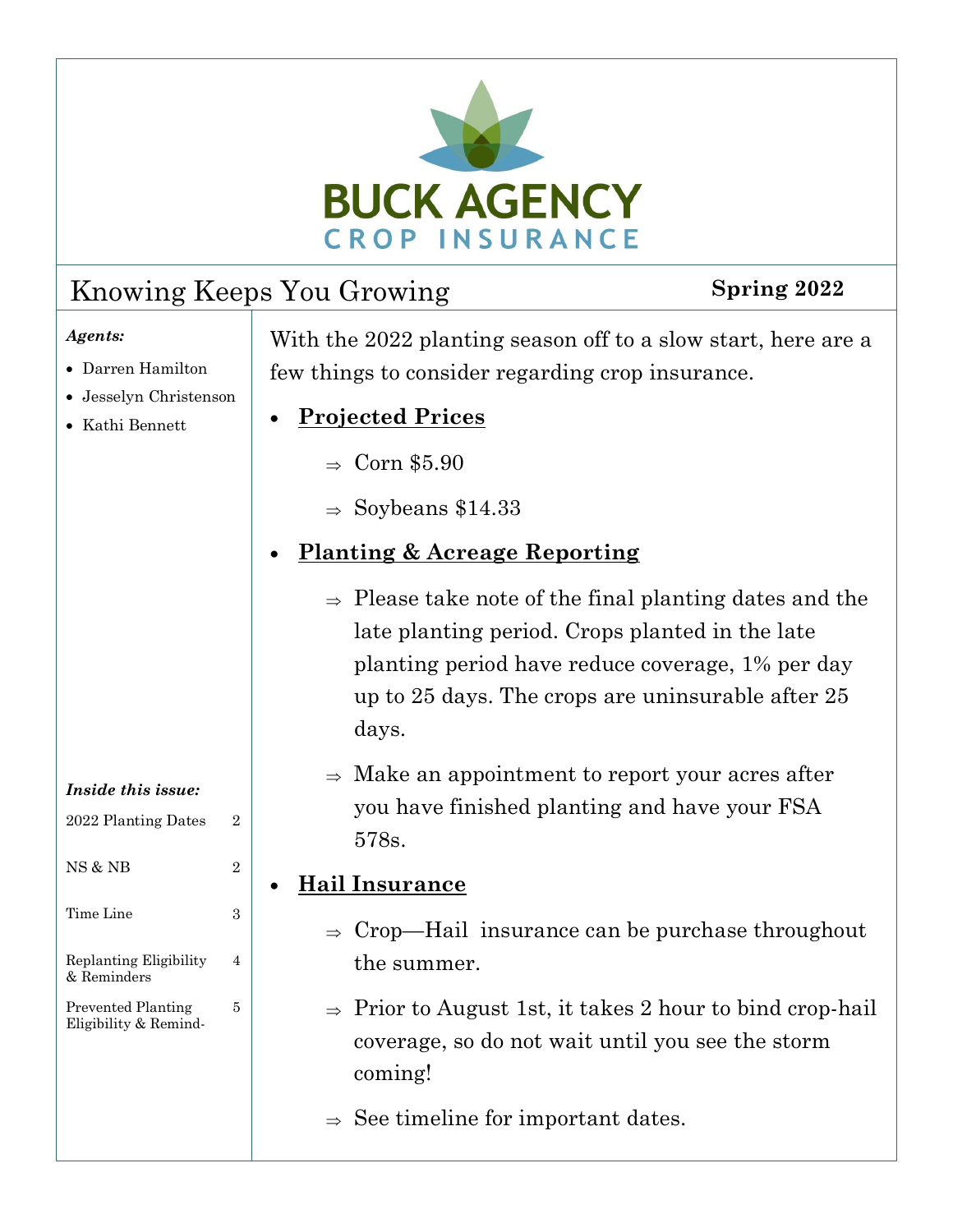| <b>2022 Planting Dates</b> |                                                   |                 |                               |                             |                                       |                                     |  |
|----------------------------|---------------------------------------------------|-----------------|-------------------------------|-----------------------------|---------------------------------------|-------------------------------------|--|
|                            | County                                            | Crop            | <b>Earliest Plant</b><br>Date | <b>Final Plant</b><br>Date* | <b>Practical to Re-</b><br>plant Date | <b>Late Planting</b><br><b>Date</b> |  |
| <b>SD</b>                  | <b>Brookings</b><br><b>Deuel</b><br>Lake<br>Moody | Corn            | April 10th                    | May 25th                    | June 4th                              | June 19th                           |  |
|                            |                                                   | <b>Soybeans</b> | April 26th                    | June 10th                   | June 20th                             | July 5th                            |  |
|                            | Minnehaha<br><b>Turner</b>                        | Corn            | April 10th                    | May 31st                    | June 10th                             | June 25th                           |  |
|                            |                                                   | <b>Soybeans</b> | April 26th                    | June 10th                   | June 20th                             | July 5th                            |  |
| MN                         | Lincoln<br>Pipestone                              | Corn            | April 11th                    | May 31st                    | June 10th                             | June 25th                           |  |
|                            |                                                   | <b>Soybeans</b> | April 21st                    | June 10th                   | June 20th                             | July 5th                            |  |

\*Crops planted after the final plant date will have a reduction in insurance of 1% per day for up to 25 days. The crop is **uninsurable** past the 25 day window.

# **Native Sod & New Breaking**

**Native sod is defined as acreage that has never been tilled, or acreage that you cannot prove has been tilled for crop production.** It will consist of plant cover composed principally of native grasses, grass-like plants, forbs, or shrubs suitable for grazing and browsing While not all new breaking is native sod, all native sod is

new breaking.



**Please let us know about any new breaking or native sod at or before Acreage Reporting. The sooner the better!**

#### **Native Sod Penalties**:

- $\Rightarrow$  Premium subsidy reduced 50 points (NS acres only)
- $\Rightarrow$  No YA available
- $\Rightarrow$  65% of T-yield for 4 years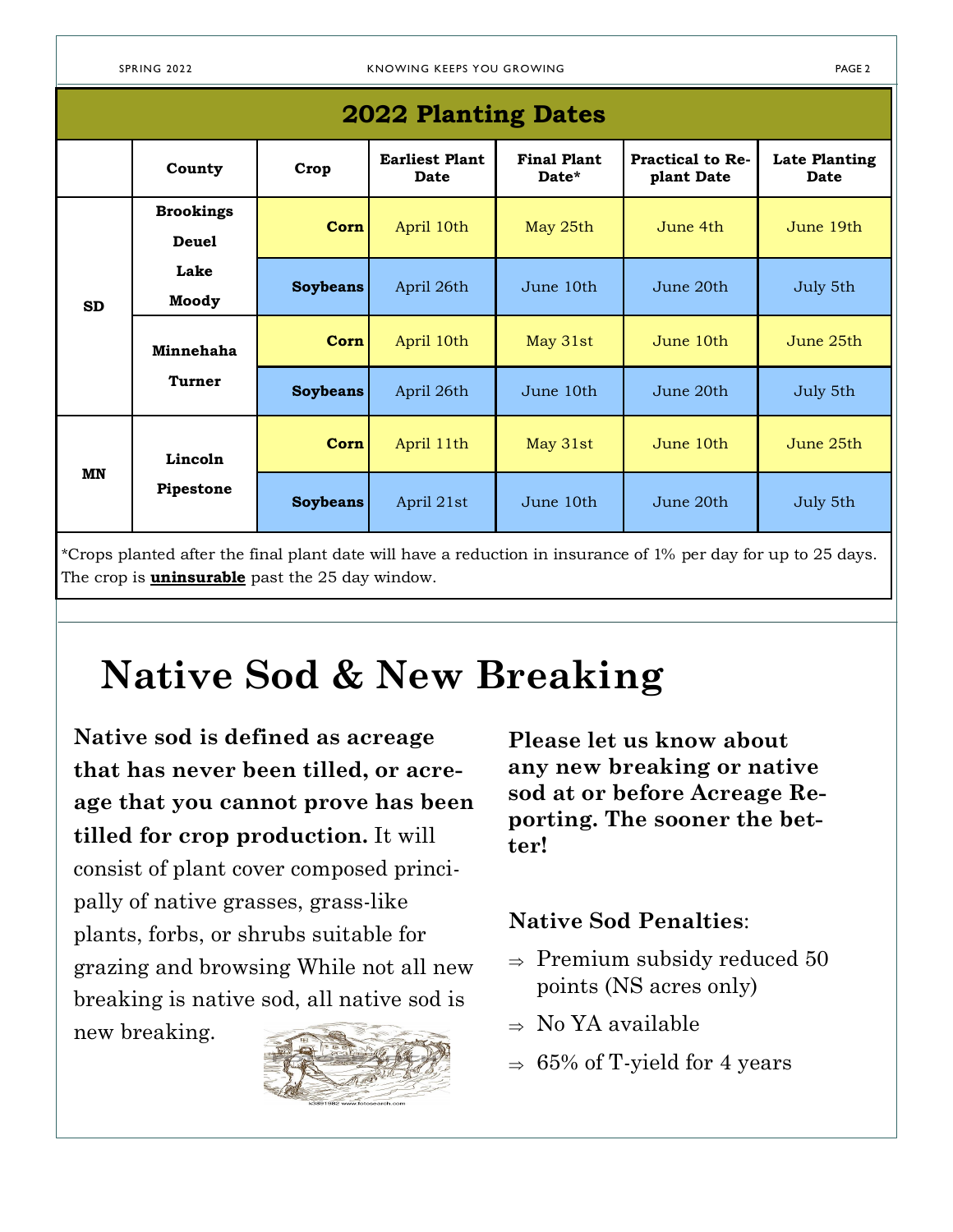| <b>2022 MPCI &amp; Crop-Hail Timeline</b> |                                                                  |                                                                               |  |  |  |
|-------------------------------------------|------------------------------------------------------------------|-------------------------------------------------------------------------------|--|--|--|
|                                           | 10 <sup>th</sup> /11 <sup>th</sup>                               | Corn - Initial Plant Date                                                     |  |  |  |
| <b>April</b>                              | 21 <sup>st</sup> /26 <sup>th</sup>                               | Soybeans - Initial Plant Date                                                 |  |  |  |
|                                           | 29th                                                             | <b>Production Reporting Deadline</b>                                          |  |  |  |
| <b>May</b>                                | 25 <sup>th</sup> /31st                                           | <b>Corn Final Plant Date</b>                                                  |  |  |  |
|                                           | 10 <sup>th</sup>                                                 | Soybeans - Final Plant Date                                                   |  |  |  |
| June                                      | 15 <sup>th</sup>                                                 | <b>C-H Carry-Over Coverage Ends</b><br><b>EASYhail Reduction/Cancellation</b> |  |  |  |
|                                           | <b>Review Coverage</b><br><b>Acreage Reporting Season</b>        |                                                                               |  |  |  |
| <b>July</b>                               | 15th                                                             | <b>Acreage Reporting Deadline</b>                                             |  |  |  |
|                                           | 15 <sup>th</sup>                                                 | <b>C-H Cash Discount Deadline</b>                                             |  |  |  |
| <b>August</b>                             | <b>Review Schedule of Insurance</b><br><b>Billing Statements</b> |                                                                               |  |  |  |
| <b>September</b>                          | 30 <sup>th</sup>                                                 | <b>MPCI Premiums Due</b>                                                      |  |  |  |
|                                           | $1st - 31st$                                                     | Harvest Discovery Price Determined                                            |  |  |  |
| <b>October</b>                            | $31$ st                                                          | <b>C-H Premiums Due</b>                                                       |  |  |  |
| November &<br><b>December</b>             | Claims<br><b>Production Reporting Season</b>                     |                                                                               |  |  |  |



*Buck Agency is an Equal Opportunity Provider.*

PO Bx 268 206 N Wind St Flandreau, SD 57028

Phone: 605-997-3744 Fax: 605-997-3745

*Knowing Keeps You Growing.* www.buckcropservices.com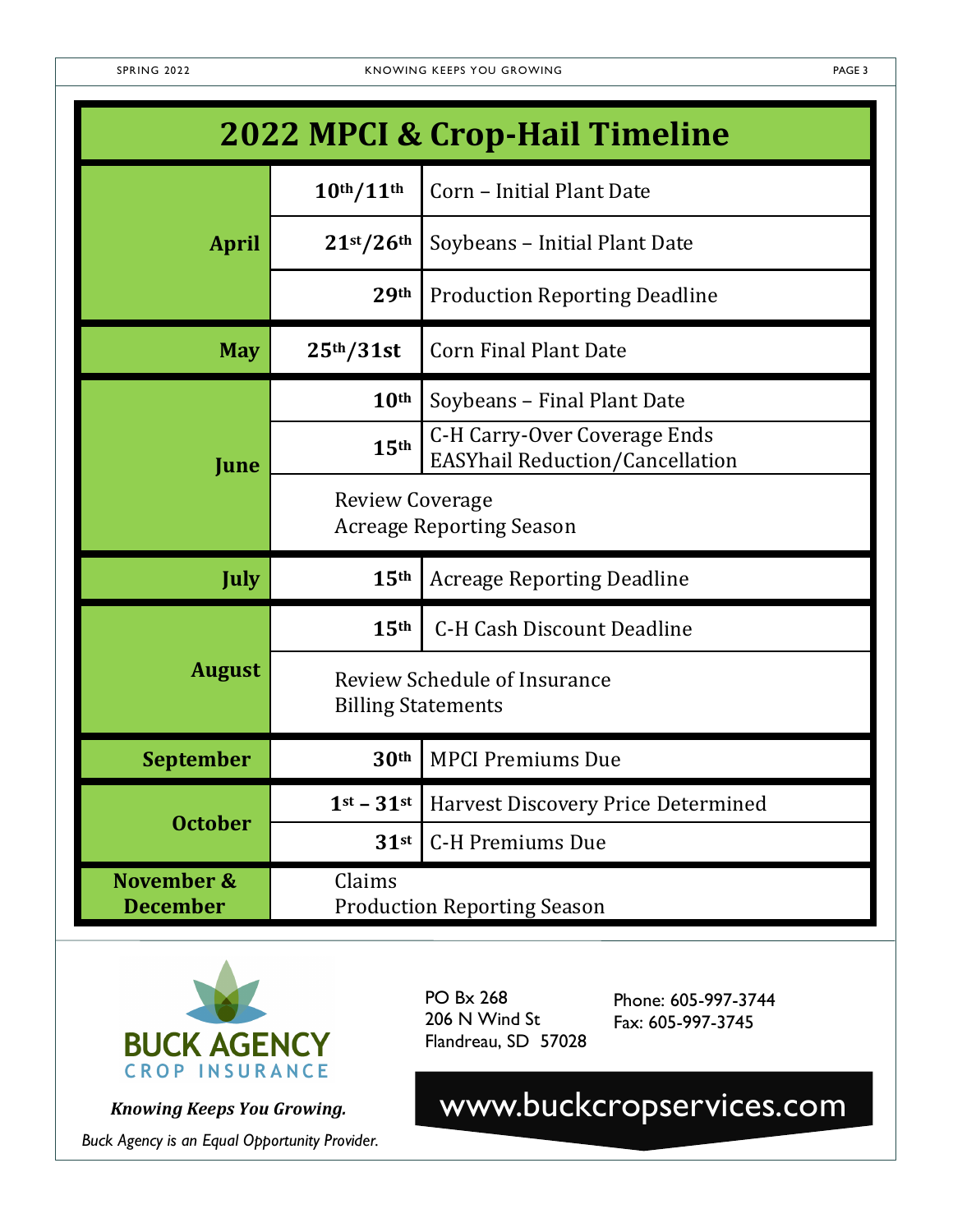### **Replanting Eligibility & Reminders**

- 1. A Replant NOL (Notice of Loss) must be turned in **before** replanting.
	- $\Rightarrow$  Contact our office as soon as the need to replant is discovered (minimally within 72 hours).
	- $\Rightarrow$  Do NOT destroy/replant the crop before it has been inspected.
	- $\Rightarrow$  Replant eligibility follows the 20/20 Rule.
	- $\Rightarrow$  An adjuster needs a submitted NOL before they can approve a replant.
- 2. Insureds must get consent from insurance provider (NAU or RCIS) in **advance** of replanting.
	- $\Rightarrow$  If insured crop is destroyed without consent and then replanted, no re*planting payment can be made and no indemnity payment associated with the acreage initially planted can be made*.
	- $\Rightarrow$  Replant Self Certification is allowed when replanting 100 acres or less for the unit and allows you to replant without an adjuster viewing the field. A NOL still needs to be filed with the Buck Agency Office.
- 3. As of 2018, it was deemed **practical to replant** corn or soybeans up to 10 days after the final plant date. Some exception do apply due to circumstances. See page 2 for planting dates.
- 4. Replant indemnities cannot be paid until Acreage Reports are completed.

| Number of Bushels x Projected Price = payment per acre |                |                             |                         |  |  |  |
|--------------------------------------------------------|----------------|-----------------------------|-------------------------|--|--|--|
| Crop                                                   | <b>Bushels</b> | <b>2021 Projected Price</b> | <b>Payment per Acre</b> |  |  |  |
| Corn                                                   |                | \$5.90                      | \$47.20                 |  |  |  |
| Soybeans                                               | 3              | \$14.33                     | \$42.99                 |  |  |  |